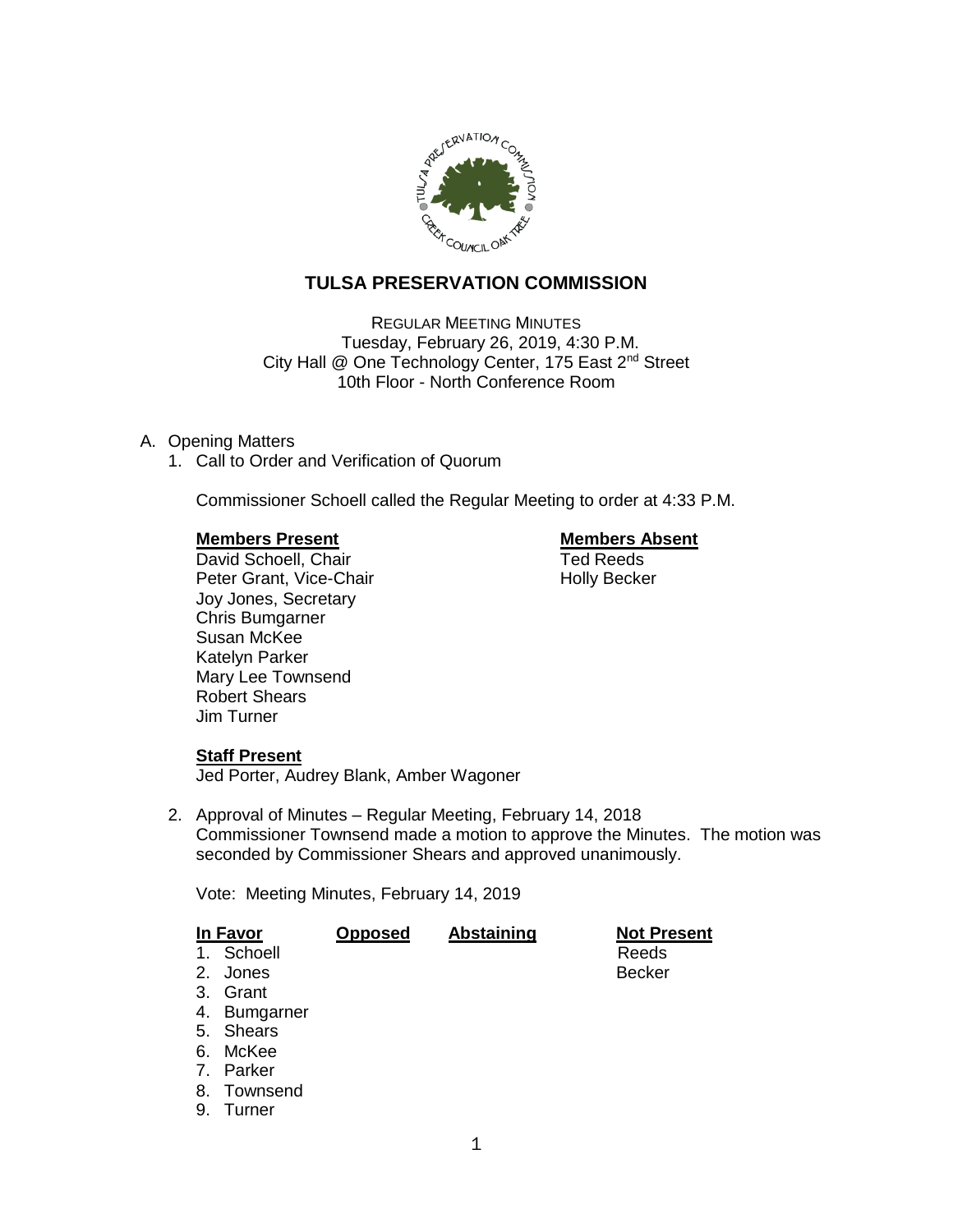- 3. Disclosure of Conflicts of Interest Commissioner Schoell stated that he has a personal relationship with Meghan and Jacob Johnson but is not financially affiliated with their project.
- B. Actionable Items
	- 1. **HP-0075-2019 / 1814 S. Detroit Ave.** (North Maple Ridge)

Applicant: Richard Hartmeyer Proposal:

1. Installation of fence and gate

Staff presented its report, providing examples of fences in the neighborhood and clarifying that the proposal should be reviewed because the fence would be attached to the residence. Commissioner Grant requested clarification whether the fence would have two or three rails and was informed that the fence would have three rails. Commissioner Townsend expressed concern that the spacing of the rails would be a safety hazard for small children, and the applicant stated that the fence rails were similar in spacing to other fences in the neighborhood. Commissioner Turner inquired about the height of the fence and whether the gate would have one or two pieces, and the applicant responded that the fence would be four feet (4'-0") in height and the gate would have one panel.

As there was no further discussion, Commissioner Turner made a motion to approve the application. The motion was seconded by Commissioner Bumgarner and was approved unanimously.

### **Vote:** 1814 S. Detroit Ave. **(North Maple Ridge)**

| In Favor<br>1. Schoell<br>2. Jones<br>3. Grant<br>4. Bumgarner<br>5. Shears<br>6. McKee<br>7. Parker<br>8. Townsend | <b>Opposed</b> | Abstaining | <b>Not Present</b><br>Reeds<br><b>Becker</b> |
|---------------------------------------------------------------------------------------------------------------------|----------------|------------|----------------------------------------------|
|                                                                                                                     |                |            |                                              |
|                                                                                                                     |                |            |                                              |
| 9. Turner                                                                                                           |                |            |                                              |

# 2. **HP-0073-2019 / 2120 E. 19th St.** (Yorktown)

*Historic Preservation Permit Subcommittee Review Date: February 19, 2019* Applicant: Jeremy S. Brennan Proposal:

1. Replacement of windows

Staff presented its report, and Commissioner Schoell presented the report on behalf of the Historic Preservation Permit Subcommittee, noting that the applicant provided the requested additional documentation. Commissioner Schoell noted that the struc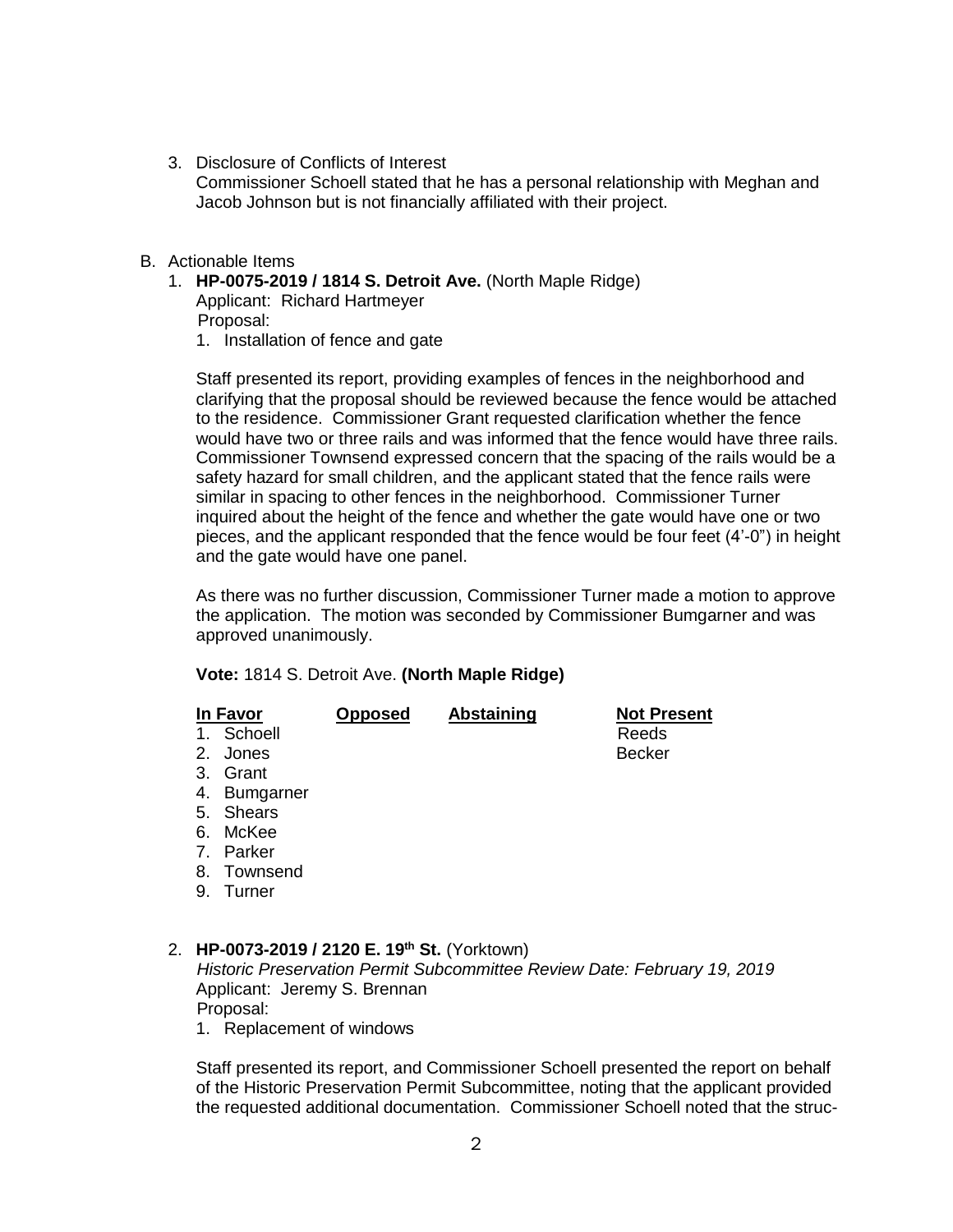ture was originally a porch, that the applicant would use historically accurate window frames, and that the applicant wants to save as much of the existing trim and water table as possible, so that the structure retains its original character. Commissioner Jones inquired about the plan for the right portion of the structure, but the applicant was unsure about any future direction. Commissioner McKee inquired whether the windows would change sizes and was informed that sizes would differ only slightly. Commissioner Shears inquired whether the existing windows were storm windows; the applicant stated that windows 7 and 8 were glass panels and that windows 1-4 were storm windows. Commissioner Schoell inquired about the source for the replacement windows; the applicant stated that the windows were salvaged from another residence in Tulsa. Commissioner Schoell requested clarification that the 6 over 1 window pattern was consistent with other windows on the house, and the applicant confirmed the consistency. Commissioner Townsend clarified for the applicant that replacement of siding would be a separate proposal, which the applicant stated was already approved. Staff clarified that a permit can be issued by the Historic Preservation Officer for the replacement of materials in kind. However, if the applicant chose to cover windows 7 and 8 with siding, he would need to apply for an Historic Preservation Permit.

As there was no further discussion, Commissioner Townsend made a motion to approve the application. The motion was seconded by Commissioner Shears and was approved by majority.

**Vote:** 801 N Cheyenne Ave. **(Brady Heights)**

| In Favor                                                  | <b>Opposed</b> | <b>Abstaining</b> | <b>Not Present</b> |  |
|-----------------------------------------------------------|----------------|-------------------|--------------------|--|
| Schoell<br>1.                                             | Turner         |                   | Reeds              |  |
| 2.<br>Jones                                               |                |                   | <b>Becker</b>      |  |
| 3. Grant                                                  |                |                   |                    |  |
| 4. Bumgarner                                              |                |                   |                    |  |
| 5. Shears                                                 |                |                   |                    |  |
| McKee<br>6.                                               |                |                   |                    |  |
| Parker<br>$7_{-}$                                         |                |                   |                    |  |
| 8. Townsend                                               |                |                   |                    |  |
|                                                           |                |                   |                    |  |
| HP-0074-2019 / 736 N. Cheyenne Ave. (Brady Heights)<br>3. |                |                   |                    |  |

*Historic Preservation Permit Subcommittee Review Date: February 19, 2019* Applicant: Meghan and Jacob Johnson Proposal:

- 1. Substitution of concrete for rammed earth for construction of Privacy Wall on porch
- 2. Substitution of concrete for rammed earth for construction of Privacy Fence

3. Substitution of metal panels with standing seams for shingles on roof *Application to amend previous approval of an application by Tulsa Preservation Commission on July 25, 2017*

Staff presented its report, noting that the request for substitution of the metal panels had been withdrawn and that additional documentation requested was only recently relayed and not included in the presentation. Commissioner Parker stated she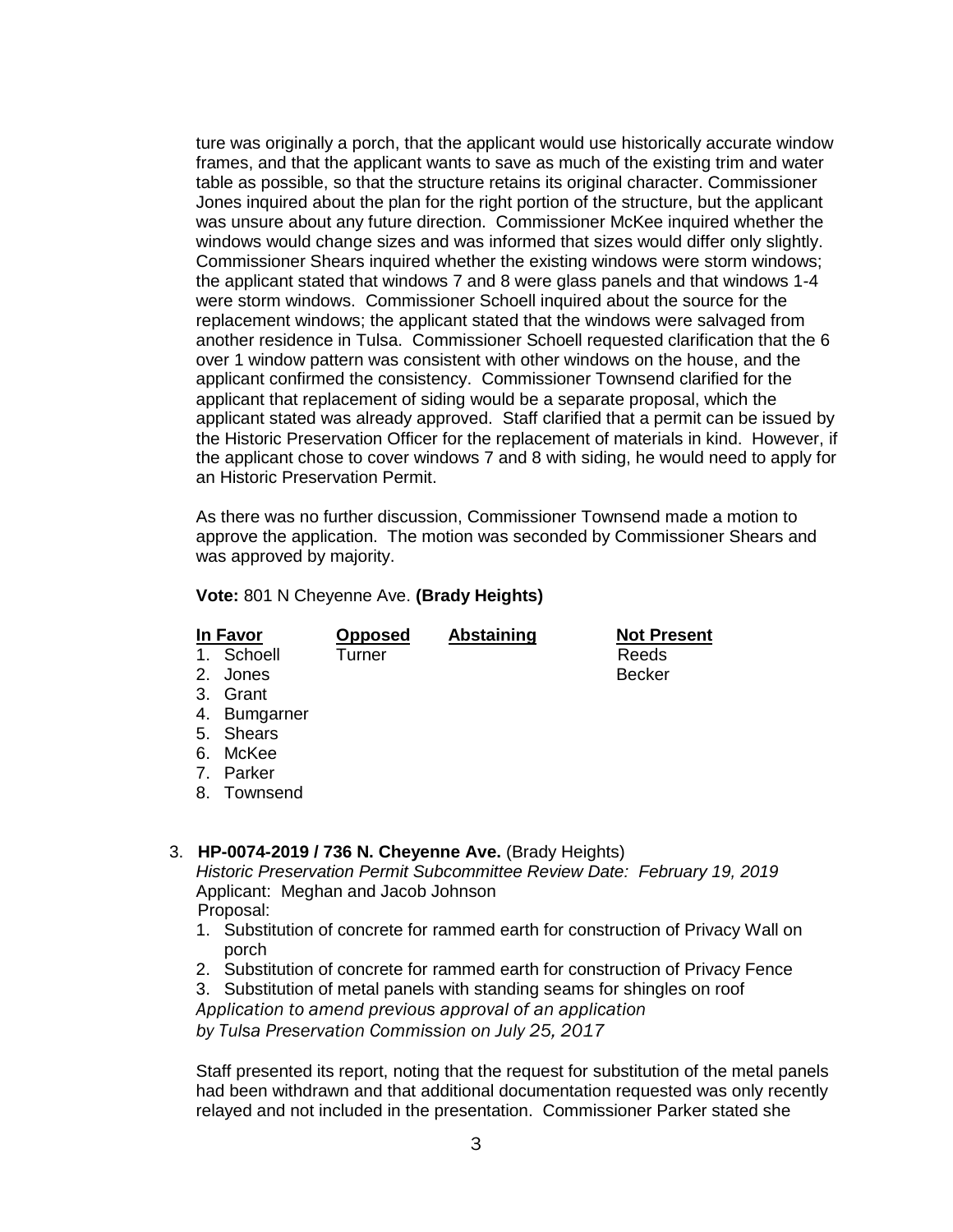viewed the structure and that the concrete appeared to be typical in appearance. Commissioner Shears requested confirmation that the concrete will be patched, which Commissioner Parker confirmed. Commissioner Grant stated that the proposed substitution will match existing concrete elements and that rammed earth is both time and cost prohibitive. Commissioner Townsend requested clarification that most of the house will be composed of rammed earth, which Commissioner Grant confirmed. Commissioner Turner inquired about the material for the cap on the Privacy Wall and was informed that the material would be concrete.

As there was no further discussion, Commissioner Turner made a motion to approve the application with the condition that the cap would be constructed of smooth concrete and all other details would remain the same. The motion was seconded by Commissioner Bumgarner and was approved unanimously.

### **Vote:** 736 N. Cheyenne Ave. **(Brady Heights)**

| In Favor |              | <b>Opposed</b> | Abstaining | <b>Not Present</b> |
|----------|--------------|----------------|------------|--------------------|
|          | 1. Schoell   |                |            | Reeds              |
|          | 2. Jones     |                |            | <b>Becker</b>      |
|          | 3. Grant     |                |            |                    |
|          | 4. Bumgarner |                |            |                    |
|          | 5. Shears    |                |            |                    |
|          | 6. McKee     |                |            |                    |
|          | 7. Parker    |                |            |                    |
|          | 8. Townsend  |                |            |                    |

9. Turner

C. Reports

- 1. Chair Report None
- 2. Staff Report

Staff relayed photographs of two residences with work in progress—the residences located at 230 East 20<sup>th</sup> Street and 305 East 20<sup>th</sup> Street. Home Builders Association has requested a presentation from the Tulsa Preservation Commission, and staff is awaiting a response from Greater Tulsa Association of Realtors. Staff provided an update on funds available for the Certified Local Governments Program. Presently \$12,250 will be available on July 1, 2019, and the application should be submitted by April 26. The formal application should be approved during the Regular Meeting on March 26. Commissioner Turner inquired if funds could be used for outreach, including a Historic Homeowners Fair. Staff confirmed that funds could be used for most expenses, except entertainment. A fair in the fall could be considered, but a fair in the spring would be more feasible.

D. New Business None